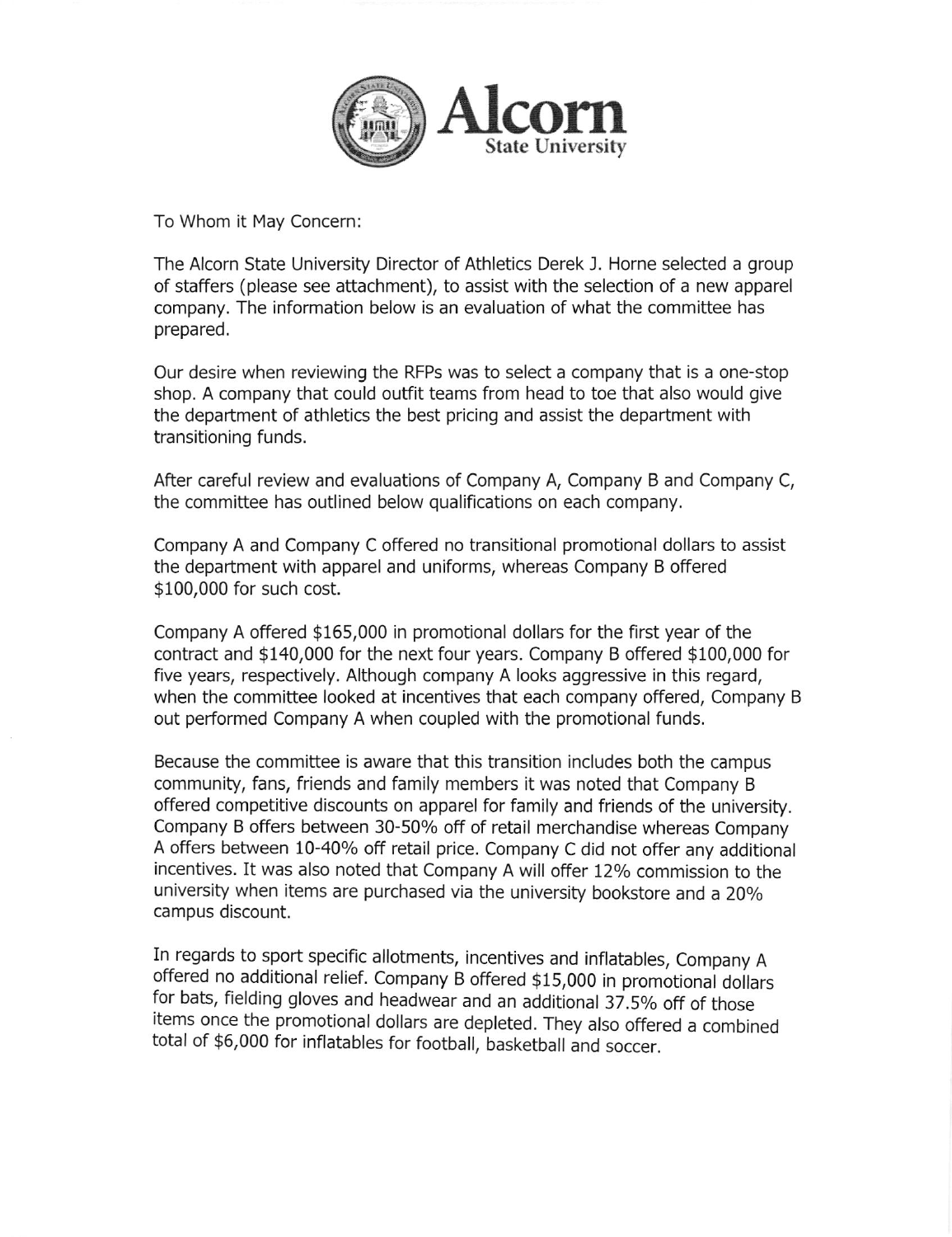

The committee also took into consideration shipping and freight costs. Company A have shipping charged ranging from 4% on small parcel to 18% on freight. Company B does not charge for shipping.

It is for the aforementioned analysis above that the committee selects Company B to be the Alcorn State University apparel company.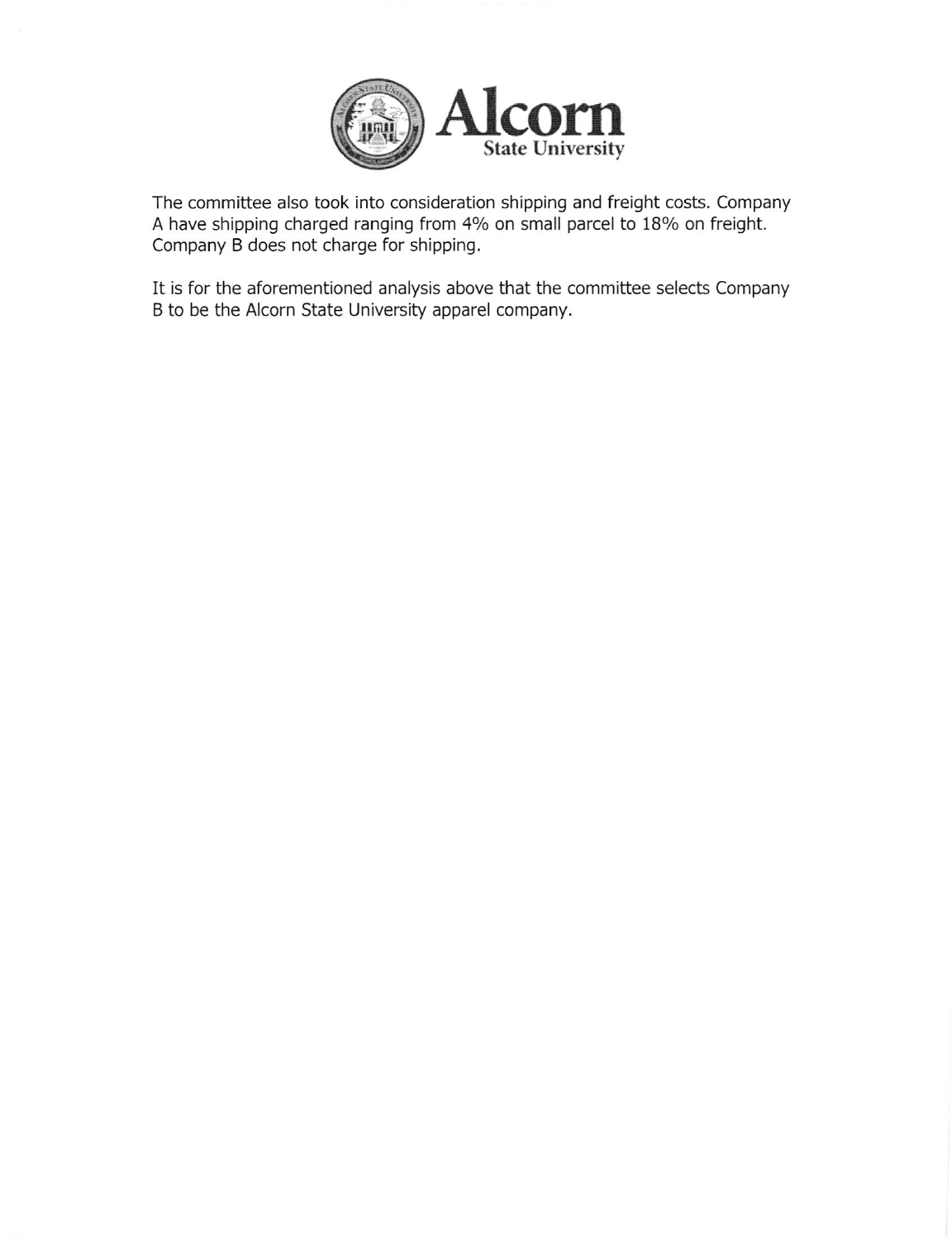|                                         | <b>APPAREL RFP COMPARISON</b>                           |          |                                                   |                      |                       |  |
|-----------------------------------------|---------------------------------------------------------|----------|---------------------------------------------------|----------------------|-----------------------|--|
| <b>CATEGORIES</b>                       | <b>Company A</b>                                        |          | Company B                                         |                      | Company C             |  |
| <b>Transitional Promo (One</b><br>Time) | 0                                                       |          | \$100,000                                         |                      | $\Omega$              |  |
| <b>Marketing Package</b>                | \$15,000                                                |          | 0                                                 |                      | 0                     |  |
| <b>Promo Dollars</b>                    | Year 1 \$165,000                                        |          | Year 1 \$100,000                                  |                      | $\mathbf{0}$          |  |
|                                         | Year 2 \$140,000                                        |          | Year 2 \$100,000                                  |                      |                       |  |
|                                         | Year 3 \$140,000                                        |          | Year 3 \$100,000                                  |                      |                       |  |
|                                         | Year 4 \$140,000                                        |          | Year 4 \$100,000                                  |                      |                       |  |
|                                         | Year 5 \$140,000                                        |          | Year 5 \$100,000                                  |                      |                       |  |
| Footwear/Equipment                      | 40% off retail price                                    |          | 45% off (Team Program)                            |                      | They provide footwear |  |
|                                         |                                                         |          | 30% off (Custom shoes)                            |                      |                       |  |
| Apparel (Non-footwear)                  | 40% off team and 35% off (Custom)                       |          | 50% off (Team and Custom)                         |                      | Pay for shipping      |  |
| <b>Proprietary Products</b>             | 25% off<br>10% off non-branded products (See<br>page 1) |          | $\Omega$                                          |                      |                       |  |
|                                         |                                                         |          |                                                   |                      |                       |  |
|                                         |                                                         |          |                                                   |                      |                       |  |
| Baseball and Fastpitch i.e.,            | 0                                                       |          | 37.5% off                                         |                      |                       |  |
| fielding gloves, batting                |                                                         |          |                                                   |                      |                       |  |
| helmets, bats etc.                      |                                                         |          |                                                   |                      |                       |  |
| <b>Incentive Compensation</b>           | Goal*                                                   | Bonus**  | Goal                                              | <b>Bonus</b>         |                       |  |
|                                         | \$100,000 or higher                                     | \$10,000 | \$200,000 or higher                               | \$25,000             |                       |  |
|                                         | \$150,000 or higher                                     | \$15,000 | \$250,000 or higher                               | \$25,000             |                       |  |
|                                         | \$200,000 or higher                                     | \$20,000 | \$300,000 or higher<br>\$350,000 or higher        | \$25,000<br>\$25,000 |                       |  |
|                                         | *Annual spending level                                  |          |                                                   |                      |                       |  |
|                                         | ** Annual incentive amount                              |          | (I think bonus goes higher the more<br>you spend) |                      |                       |  |
|                                         |                                                         |          |                                                   |                      |                       |  |
| <b>Sport Specific Allotment</b>         | 0                                                       |          | \$15,000 promo (bats, fielding gloves,            |                      |                       |  |
| (Baseball)                              |                                                         |          | headwear, etc.)                                   |                      |                       |  |
| <b>Incentive Compensation</b>           | 0                                                       |          | Football - \$2,500 footballs                      |                      |                       |  |
| (inflatables i.e., footballs,           |                                                         |          | M Basketball - \$1,500 basketballs                |                      |                       |  |
| basketballs and soccer                  |                                                         |          | W Basketball - \$1,500 basketballs                |                      |                       |  |
| balls)                                  |                                                         |          | Soccer - \$500 soccer balls                       |                      |                       |  |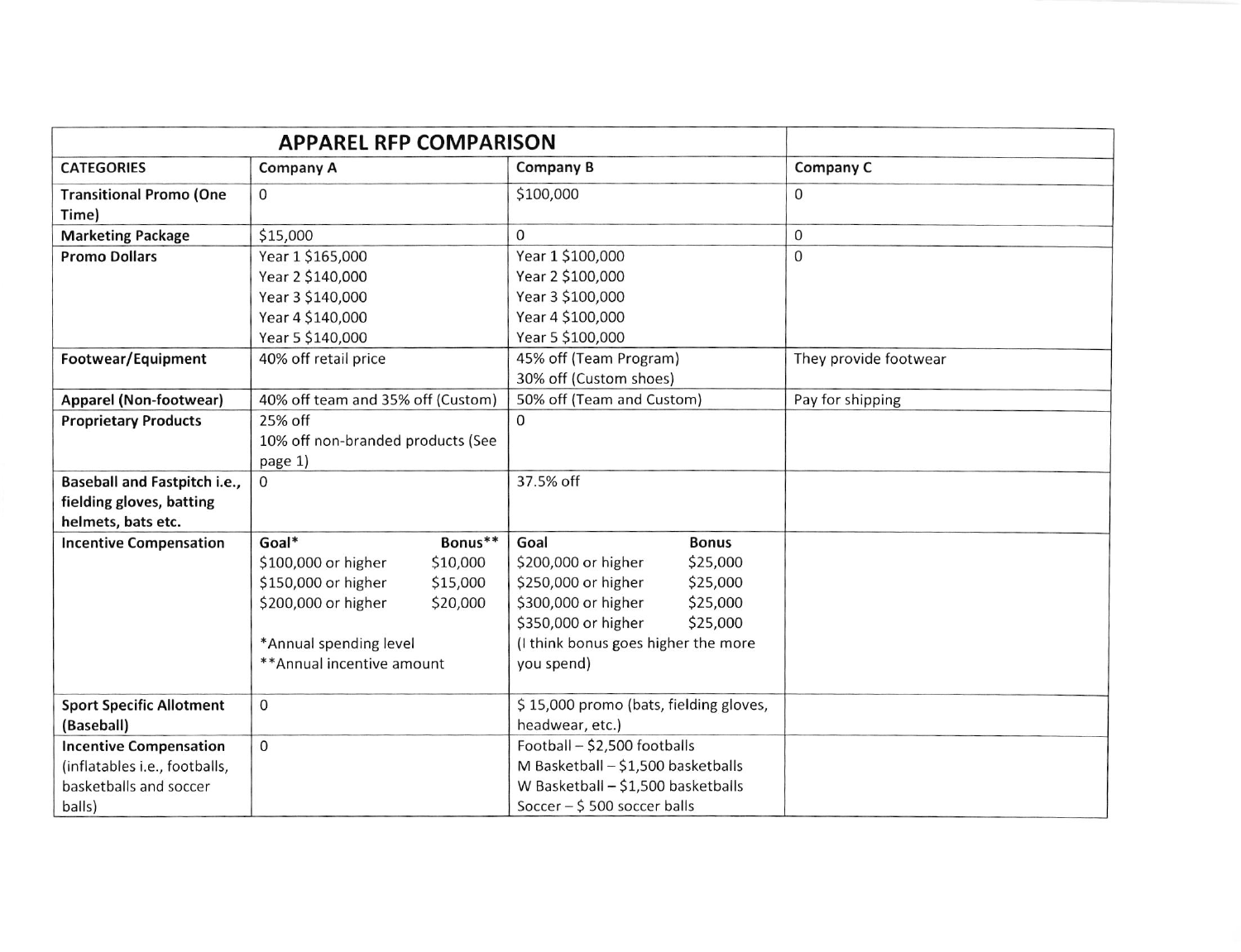| <b>E-Commerce (Similar to</b> | Alcorn Site – 12% commission       |               |
|-------------------------------|------------------------------------|---------------|
| Follett's proposed store)     |                                    |               |
| Shipping                      | 4% on small parcel; 18% on freight | Free shipping |
| <b>Campus Discount</b>        | 20% off                            |               |
| <b>Bonus Compensation</b>     | See section 4                      | See section 8 |